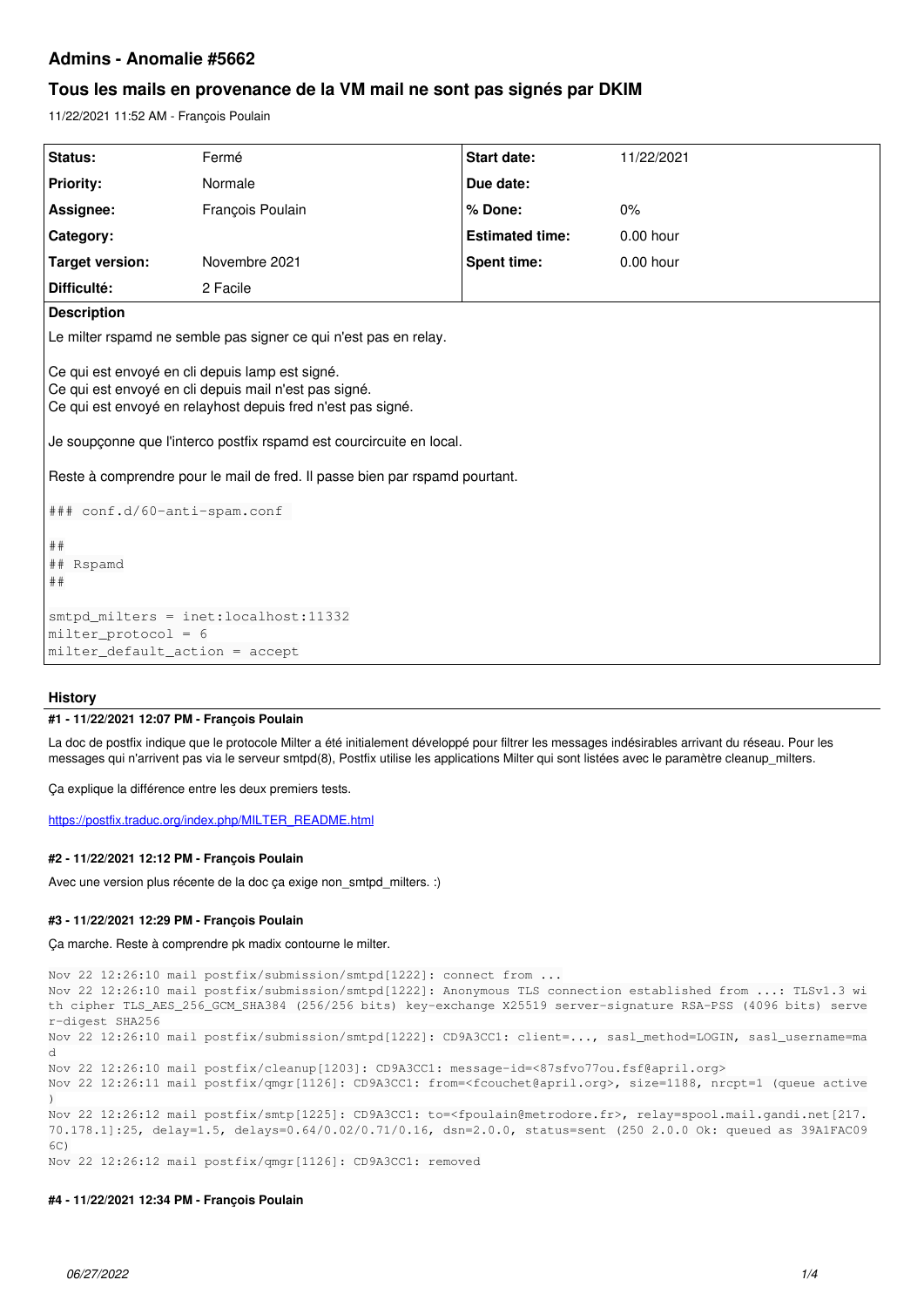#### Non il ne le contourne pas.

2021-11-22 12:26:10 #1478(rspamd\_proxy) <a2f022>; proxy; proxy\_accept\_socket: accepted milter connection from ::1 port 39686 2021-11-22 12:26:10 #1478(rspamd proxy) <a2f022>; milter; rspamd milter process command: got connection from . ..:60486 2021-11-22 12:26:10 #1478(rspamd\_proxy) <a2f022>; proxy; rspamd\_message\_parse: loaded message; id: <87sfvo77ou .fsf@april.org>; queue-id: <CD9A3CC1>; size: 722; checksum: <28bb585131d9979dca82375abf8ed2eb> 2021-11-22 12:26:10 #1478(rspamd\_proxy) <a2f022>; proxy; rspamd\_mime\_part\_detect\_language: detected part langu age: fr 2021-11-22 12:26:10 #1478(rspamd\_proxy) <a2f022>; lua; greylist.lua:204: skip greylisting for local networks a nd/or authorized users 2021-11-22 12:26:10 #1478(rspamd\_proxy) <a2f022>; proxy; dkim\_symbol\_callback: skip DKIM checks for local netw orks and authorized users 2021-11-22 12:26:10 #1478(rspamd\_proxy) <a2f022>; lua; spf.lua:185: skip SPF checks for local networks and aut horized users 2021-11-22 12:26:10 #1478(rspamd\_proxy) <a2f022>; lua; dmarc.lua:596: skip DMARC checks as either SPF or DKIM were not checked 2021-11-22 12:26:10 #1478(rspamd\_proxy) <a2f022>; lua; once\_received.lua:99: Skipping once\_received for authen ticated user or local network 2021-11-22 12:26:11 #1478(rspamd\_proxy) <a2f022>; lua; greylist.lua:318: Score too low - skip greylisting 2021-11-22 12:26:11 #1478(rspamd\_proxy) <a2f022>; proxy; rspamd\_task\_process: skip learning: <87sfvo77ou.fsf@a pril.org> is skipped for bayes classifier: already in class ham; probability 99.96% 2021-11-22 12:26:11 #1478(rspamd\_proxy) <a2f022>; lua; neural.lua:311: skip ham sample to keep spam/ham balanc e; probability 0.8; 2 spam and 9 ham vectors stored 2021-11-22 12:26:11 #1478(rspamd\_proxy) <a2f022>; proxy; rspamd\_task\_write\_log: id: <87sfvo77ou.fsf@april.org> , qid: <CD9A3CC1>, ip: ..., user: mad, from: <fcouchet@april.org>, (default: F (no action): [-3.09/15.00] [BAY ES\_HAM(-2.99){99.96%;},MIME\_GOOD(-0.10){text/plain;},ARC\_NA(0.00){},ASN(0.00){asn:3215, ipnet:81.249.128.0/17, country:FR;},FROM\_EQ\_ENVFROM(0.00){},FROM\_HAS\_DN(0.00){},HAS\_ORG\_HEADER(0.00){},MID\_RHS\_MATCH\_FROM(0.00){},MI ME\_TRACE(0.00){0:+;},NEURAL\_HAM(-0.00){-1.000;},RCPT\_COUNT\_ONE(0.00){1;},RCVD\_COUNT\_ZERO(0.00){0;},TO\_DN\_ALL(0 .00){},TO\_MATCH\_ENVRCPT\_ALL(0.00){}]), len: 722, time: 403.450ms, dns req: 8, digest: <28bb585131d9979dca82375 abf8ed2eb>, rcpts: <fpoulain@metrodore.fr>, mime\_rcpts: <fpoulain@metrodore.fr> 2021-11-22 12:26:11 #1478(rspamd\_proxy) <a2f022>; proxy; rspamd\_protocol\_http\_reply: regexp statistics: 0 pcre regexps scanned, 5 regexps matched, 174 regexps total, 53 regexps cached, 0B scanned using pcre, 1.28KiB scan ned total

Ceci me déplait car ce n'est pas ce qui est sencé être en conf.

2021-11-22 12:26:10 #1478(rspamd\_proxy) <a2f022>; proxy; dkim\_symbol\_callback: skip DKIM checks for local netw orks and authorized users

modules.d/dkim\_signing.conf: sign\_authenticated = true; modules.d/dkim\_signing.conf: sign\_local = true;

## **#5 - 11/22/2021 12:42 PM - François Poulain**

A priori c'est ce bug : <https://github.com/rspamd/rspamd/issues/1593>

#### <https://rspamd.com/rmilter/configuration.html>

strict auth: strict checks for mails from authenticated senders (if it is no then messages originated from authenticated users and our networks are NOT checked - that's a default value)

#### **#6 - 11/22/2021 01:51 PM - François Poulain**

Non je confonds signature et vérification. Rollback. La conf actuelle pour la signature dkim :

```
dkim_signing {
        use_esld = true;
        allow_hdrfrom_mismatch = false;
    selector = "dkim";    symbol = "DKIM_SIGNED";
        allow_envfrom_empty = true;
        try_fallback = true;
        sign_authenticated = true;
        sign_networks [
                 "127.2.4.7",
\Box    use_redis = false;
    allow username mismatch = false;
        sign_local = true;
        key_prefix = "DKIM_KEYS";
        use_domain = "header";
    allow hdrfrom multiple = false;
```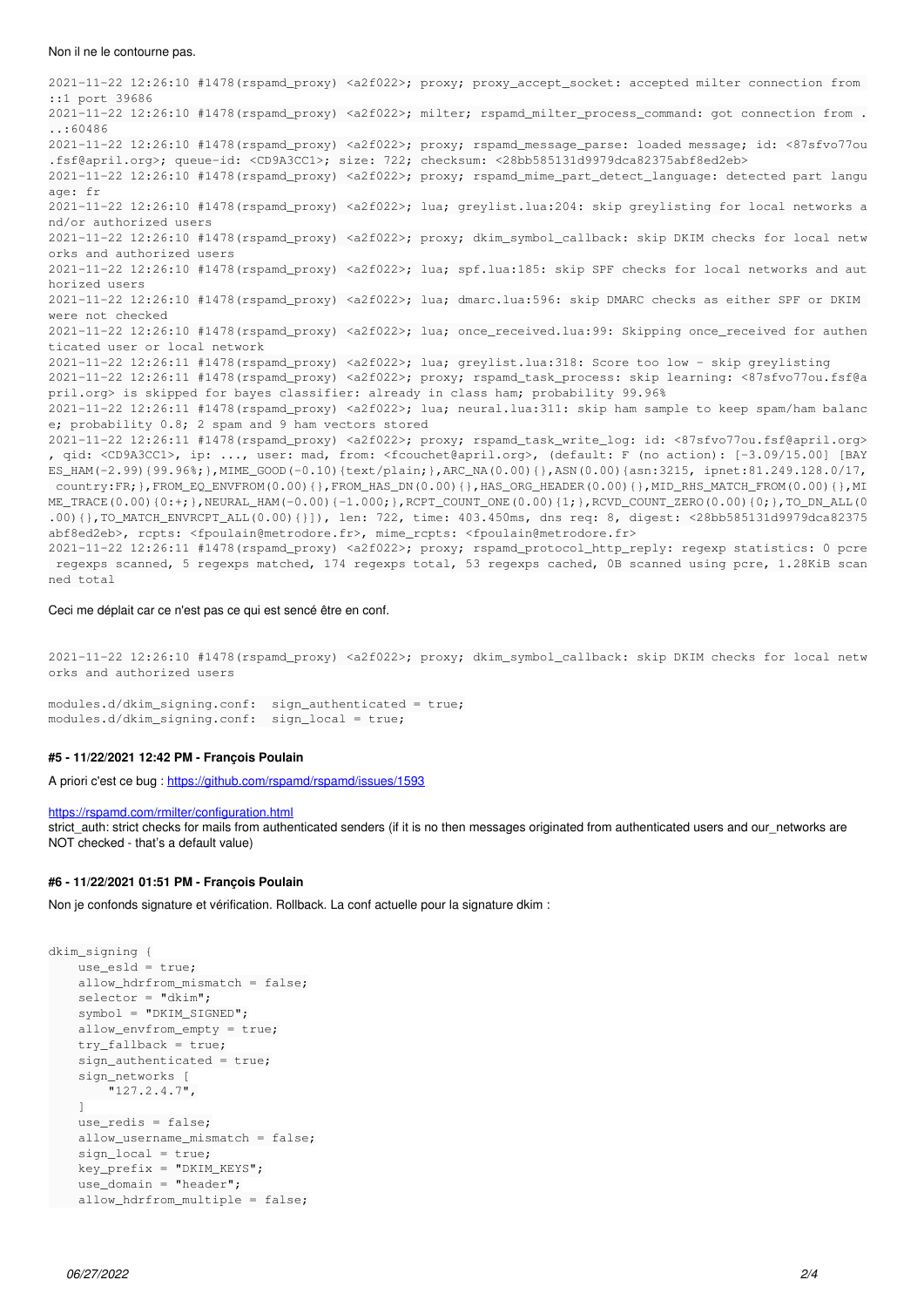#### **#7 - 11/22/2021 01:55 PM - François Poulain**

Ce message ci est signé mais le log de rspamd ne le mentionne pas (sauf coté score).

2021-11-22 12:11:53 #1478(rspamd\_proxy) <249712>; proxy; proxy\_accept\_socket: accepted milter connection from ::1 port 38802 2021-11-22 12:11:53 #1478(rspamd\_proxy) <249712>; milter; rspamd\_milter\_process\_command: got connection from 1 72.16.0.11:49580 2021-11-22 12:11:53 #1478(rspamd\_proxy) <249712>; proxy; rspamd\_message\_parse: loaded message; id: <2021112211 1151.9919E362@lamp.april.org>; queue-id: <0EE99C74>; size: 376; checksum: <2fac72d84ec879620eff2ec8d9ebebee> 2021-11-22 12:11:53 #1478(rspamd\_proxy) <249712>; lua; greylist.lua:204: skip greylisting for local networks a nd/or authorized users 2021-11-22 12:11:53 #1478(rspamd\_proxy) <249712>; proxy; dkim\_symbol\_callback: skip DKIM checks for local netw orks and authorized users 2021-11-22 12:11:53 #1478(rspamd\_proxy) <249712>; lua; spf.lua:185: skip SPF checks for local networks and aut horized users 2021-11-22 12:11:53 #1478(rspamd\_proxy) <249712>; lua; dmarc.lua:596: skip DMARC checks as either SPF or DKIM were not checked 2021-11-22 12:11:53 #1478(rspamd\_proxy) <249712>; lua; once\_received.lua:99: Skipping once\_received for authen ticated user or local network 2021-11-22 12:11:53 #1478(rspamd\_proxy) <249712>; proxy; bayes\_classify: skipped classification as there are n o text tokens. Total tokens: 12 2021-11-22 12:11:53 #1478(rspamd\_proxy) <249712>; lua; greylist.lua:318: Score too low - skip greylisting 2021-11-22 12:11:53 #1478(rspamd\_proxy) <249712>; proxy; rspamd\_task\_write\_log: id: <20211122111151.9919E362@l amp.april.org>, qid: <0EE99C74>, ip: 172.16.0.11, from: <fpoulain@april.org>, (default: F (no action): [-0.10/ 15.00] [MIME\_GOOD(-0.10){text/plain;},ARC\_NA(0.00){},DKIM\_SIGNED(0.00){april.org:s=dkim;},FROM\_EQ\_ENVFROM(0.00 ){},FROM\_NO\_DN(0.00){},MID\_RHS\_MATCH\_FROMTLD(0.00){},MIME\_TRACE(0.00){0:+;},NEURAL\_HAM(-0.00){-1.000;},RCPT\_CO UNT\_ONE(0.00){1;},RCVD\_COUNT\_ZERO(0.00){0;},TO\_DN\_NONE(0.00){},TO\_MATCH\_ENVRCPT\_ALL(0.00){}]), len: 376, time: 3.186ms, dns req: 0, digest: <2fac72d84ec879620eff2ec8d9ebebee>, rcpts: <fpoulain@metrodore.fr>, mime\_rcpts: <fpoulain@metrodore.fr>

2021-11-22 12:11:53 #1478(rspamd\_proxy) <249712>; proxy; rspamd\_protocol\_http\_reply: regexp statistics: 0 pcre regexps scanned, 1 regexps matched, 174 regexps total, 61 regexps cached, 0B scanned using pcre, 432B scanned total

### **#8 - 11/22/2021 02:14 PM - François Poulain**

Avec verbose logs.

Un mail signé :

2021-11-22 14:06:33 #10906(rspamd\_proxy) <72be62>; dkim\_signing; lua\_dkim\_tools.lua:166: mail is from local ad dress 2021-11-22 14:06:33 #10906(rspamd\_proxy) <72be62>; dkim\_signing; lua\_dkim\_tools.lua:382: use domain(header) fo r signature: april.org 2021-11-22 14:06:33 #10906(rspamd\_proxy) <72be62>; dkim\_signing; lua\_dkim\_tools.lua:402: final DKIM domain: ap ril.org 2021-11-22 14:06:33 #10906(rspamd\_proxy) <72be62>; dkim\_signing; lua\_dkim\_tools.lua:46: add key "/var/lib/rspa md/dkim/\$domain.\$selector.key" using default path 2021-11-22 14:06:33 #10906(rspamd\_proxy) <72be62>; dkim\_signing; lua\_dkim\_tools.lua:51: set selector to "dkim" using default selector 2021-11-22 14:06:33 #10906(rspamd\_proxy) <72be62>; dkim\_signing; lua\_dkim\_tools.lua:51: set domain to "april.o rg" using dkim\_domain 2021-11-22 14:06:33 #10906(rspamd\_proxy) <72be62>; dkim\_signing; dkim\_signing.lua:128: using key "/var/lib/rsp amd/dkim/april.org.dkim.key", use selector "dkim" for domain "april.org"

#### Un mail pas signé :

2021-11-22 14:07:17 #10906(rspamd\_proxy) <0d89e1>; dkim\_signing; lua\_dkim\_tools.lua:160: user is authenticated 2021-11-22 14:07:17 #10906(rspamd\_proxy) <0d89e1>; dkim\_signing; lua\_dkim\_tools.lua:382: use domain(header) fo r signature: april.org 2021-11-22 14:07:17 #10906(rspamd\_proxy) <0d89e1>; dkim\_signing; lua\_dkim\_tools.lua:402: final DKIM domain: ap ril.org 2021-11-22 14:07:17 #10906(rspamd\_proxy) <0d89e1>; dkim\_signing; lua\_dkim\_tools.lua:422: couldnt find domain i n username

#### Le code concerné est

```
  if auser and not settings.allow_username_mismatch then
       if not udom then
```

```
lua util.debugm(N, task, 'couldnt find domain in username')
```